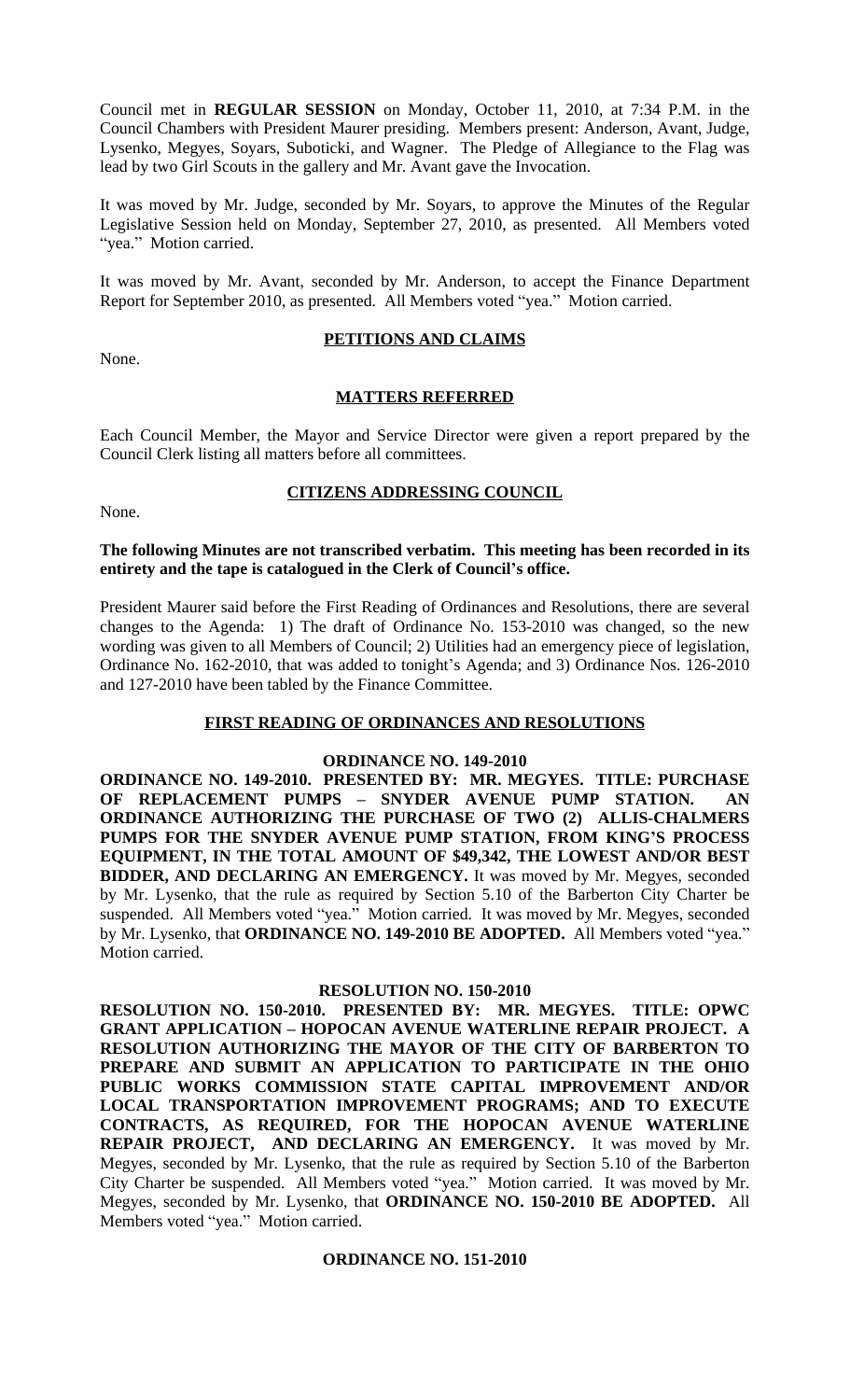**ORDINANCE NO. 151-2010. PRESENTED BY: MR. SOYARS. TITLE: ENTER INTO CONTRACT – DIRECT INDICTMENT SERVICES. AN ORDINANCE AUTHORIZING THE MAYOR TO ENTER INTO A ONE (1) YEAR CONTRACT WITH THE COUNTY OF SUMMIT AND THE SUMMIT COUNTY PROSECUTOR'S OFFICE FOR THE DIRECT INDICTMENT SERVICES PROGRAM, IN AN AMOUNT NOT TO EXCEED \$27,000, AND DECLARING AN EMERGENCY.** It was moved by Mr. Soyars, seconded by Mr. Megyes, that the rule as required by Section 5.10 of the Barberton City Charter be suspended. All Members voted "yea." Motion carried. It was moved by Mr. Soyars, seconded by Mr. Megyes, that **ORDINANCE NO. 151-2010 BE ADOPTED.** All Members voted "yea." Motion carried.

### **ORDINANCE NO. 152-2010**

**ORDINANCE NO. 152-2010. PRESENTED BY: MR. LYSENKO. TITLE: PURCHASE OF PROPERTY – 922 RAYMOND. AN ORDINANCE AUTHORIZING THE MAYOR, OR HIS DESIGNEE, TO EXECUTE AN AGREEMENT TO PURCHASE THE VACANT LOT AT 922 RAYMOND, FOR \$3,000 PLUS CLOSING COSTS, USING CDBG FUNDS, AND DECLARING AN EMERGENCY.** It was moved by Mr. Lysenko, seconded by Mr. Soyars, that the rule as required by Section 5.10 of the Barberton City Charter be suspended. All Members voted "yea." Motion carried. It was moved by Mr. Lysenko, seconded by Mr. Soyars, that **ORDINANCE NO. 152-2010 BE ADOPTED.** All Members voted "yea." Motion carried.

### **ORDINANCE NO. 153-2010**

**ORDINANCE NO. 153-2010. PRESENTED BY: MR. ANDERSON. TITLE: TRANSFER OF PROPERTY – 922 RAYMOND. AN ORDINANCE AUTHORIZING THE MAYOR TO EXECUTE A "QUIT CLAIM DEED" FOR HABITAT FOR HUMANITY TO TAKE OWNERSHIP OF THE PROPERTY LOCATED AT 922 RAYMOND FOR \$1.00, AND DECLARING AN EMERGENCY.** It was moved by Mr. Anderson, seconded by Mr. Judge, that the rule as required by Section 5.10 of the Barberton City Charter be suspended. All Members voted "yea." Motion carried. It was moved by Mr. Anderson, seconded by Mr. Judge, that **ORDINANCE NO. 153-2010 BE ADOPTED.** Mr. Anderson said the draft was changed, as stated. He said two weeks ago we probably erred in donating property to Habitat for Humanity. He said we have never "donated" property -- it was always purchased for one dollar. He said that will be the common practice that we will stay with. President Maurer called for the vote on adoption. All Members voted "yea." Motion carried.

### **ORDINANCE NO. 154-2010**

**ORDINANCE NO. 154-2010. PRESENTED BY: MR. SUBOTICKI. TITLE: ZONING MAP AMENDMENT – VARIOUS PARCELS – WOOSTER ROAD NORTH. AN ORDINANCE AUTHORIZING THE REZONING OF VARIOUS PARCELS ON WOOSTER ROAD NORTH, PARCELS #01.02479, 01.14379, 01.02478, AND 01.10569, FROM RM-18 (RESIDENTIAL MULTI-FAMILY) TO C-3 (COMMUNITY CENTER COMMERCIAL).** It was moved by Mr. Suboticki, seconded by Mr. Wagner, that the rule as required by Section 5.10 of the Barberton City Charter be suspended. All Members voted "yea." Motion carried. It was moved by Mr. Suboticki, seconded by Mr. Wagner, that **ORDINANCE NO. 154-2010 BE ADOPTED.** Mr. Wagner, Mr. Judge, Mr. Suboticki, Mr. Anderson, Mr. Soyars, and Mr. Lysenko voted "yea." Mr. Megyes and Mr. Avant vote "nay." Motion carried, 6-2.

### **ORDINANCE NO. 155-2010**

**ORDINANCE NO. 155-2010. PRESENTED BY: MR. SUBOTICKI. TITLE: ZONING MAP AMENDMENT – 727 WOOSTER ROAD WEST. AN ORDINANCE AUTHORIZING THE REZONING OF 727 WOOSTER ROAD WEST, PARCEL #01.08855, FROM I-2 (MEDIUM INDUSTRIAL) TO C-3 (COMMUNITY CENTER COMMERCIAL).** It was moved by Mr. Suboticki, seconded by Mr. Wagner, that the rule as required by Section 5.10 of the Barberton City Charter be suspended. All Members voted "yea." Motion carried. It was moved by Mr. Suboticki, seconded by Mr. Wagner, that **ORDINANCE NO. 155-2010 BE ADOPTED.** Mr. Lysenko and Mr. Wagner voted "yea." Mr. Soyars, Mr. Suboticki, Mr. Anderson, Mr. Judge, Mr. Avant, and Mr. Megyes voted "nay." Motion FAILED, 2-6.

## **ORDINANCE NO. 156-2010**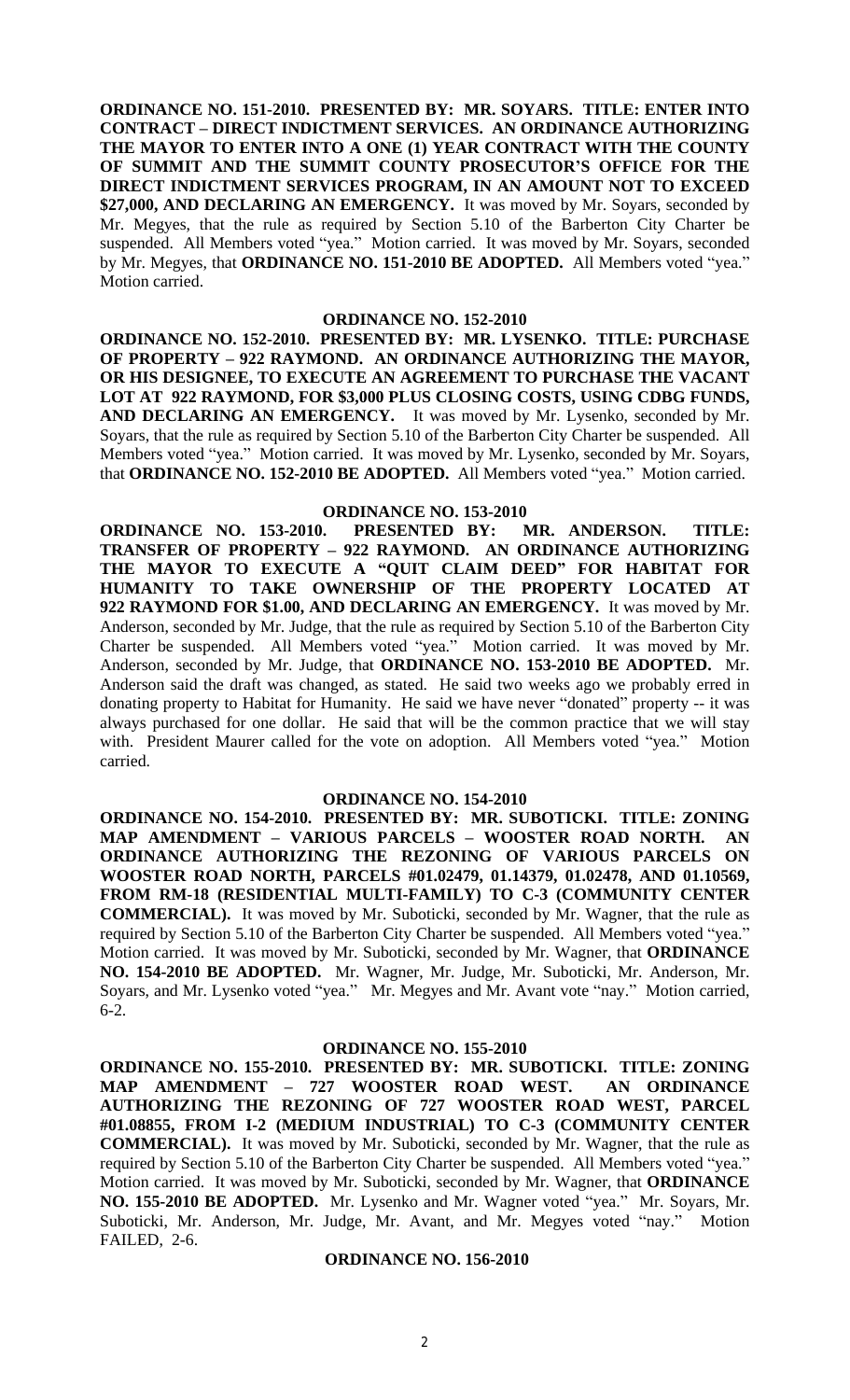**ORDINANCE NO. 156-2010. PRESENTED BY: MR. WAGNER. TITLE: ENTER INTO CONTRACT – BROWNFIELD RESTORATION GROUP. AN ORDINANCE AUTHORIZING THE MAYOR TO ENTER INTO A PROFESSIONAL SERVICES CONTRACT WITH BROWNFIELD RESTORATION GROUP, LLC, TO ASSIST THE CITY IN COMPLETING THE \$400,000 US EPA BROWNFIELD ASSESSMENT GRANT.** It was moved by Mr. Wagner, seconded by Mr. Avant, that the rule as required by Section 5.10 of the Barberton City Charter be suspended. All Members voted "yea." Motion carried. It was moved by Mr. Wagner, seconded by Mr. Avant, that **ORDINANCE NO. 156- 2010 BE ADOPTED.** Mr. Suboticki said he wishes to speak in opposition to this contract and that is why he did not present this ordinance to adopt. He said his reason is that we have a process in place within the Planning Department with how these contracts have been dealt with in the past. He said they would go out and get groups interested in doing this type of work and the companies would send in people or material to explain their companies -- how they do the work and various things like that. Mr. Suboticki said a lady was brought in from US EPA to sit on the committee, along with the Mayor, Mr. Palmer, Mr. Stender, Mr. Keltyka, and Mr. Lysenko, to question the companies. He said we have a way of coming up with points to evaluate these companies to see who will get the contract. He said after this was done, Malcolm Pirnie was the winner according to the specifications that we were looking for. He said from what he was told, the Mayor had previously told Ms. Sheridan, the Planning Director, that when it came down to two companies -- which were BRG and Malcolm Pirnie -- he would make the final decision. Mr. Suboticki said that had never been done before. He said he is not saying it could never be done, but that was not the process he understood they were taking at the time and he did not think many other people were aware of that either. Mr. Suboticki said he does not mind changing the process of how to select a firm to do this type of assessment work or even if we want somebody outside the Planning Department to do this type of work and for them to make this decision, but it should have been done prior to the process getting underway. He said that is why he is opposed to this. Mr. Wagner said he rises in favor of this motion. He said he has read as much information as he possibly could. He said he was not in attendance to those meetings due to prior commitments, but he did read the documentation submitted, and he was very impressed. He said he does know Mayor Williams in Youngstown and the Mayor speaks very highly of these people. Mr. Wagner said he feels both firms are imminently qualified to do the work. He said he likes the fact that the BRG Group is local -- they are in Copley, Ohio. He said until you try someone and evaluate them, you never know what kind of work they are going to do. He said you have to have some competitiveness out there. Mr. Wagner said this affords that opportunity and he thinks we should give this firm a try. He said they are our neighbors in Copley -- our reservoir is in Copley! He said it is his feeling that we should award the contract to BRG. He said he feels both firms are excellent firms. Mr. Wagner said he recognizes the diligent work the Planning Commission has done, but it is his feeling that we give BRG a try. Mr. Anderson said this is a very difficult decision for him. He said he met with the Planning Department for over an hour and met with the Mayor for approximately that long and he has read everything that was given to him. He said his decision boils down to these facts. Mr. Anderson said we have a very aggressive Mayor. He said the Mayor wanted a rental program and a sweep of the city and, whether the people liked it or not, it went through; he wanted changes in our health care, so he went out and contracted with a firm to help us with our health care; and he asked the Planning Department to select the top two companies and submit those to him, which they did. He said the Mayor selected one over the other, whether the rating was there or not, because that is his power and duty. Mr. Anderson said it is a very hard decision because Malcolm Pirnie has been with us since 2005 to 2010 and we received close to three million dollars through grants. He said people say that maybe we should not change, but maybe we should change. He said he talked to Denny Liddle who worked with a firm for ten years before changing and he said that change may be good, that change is not always bad. Mr. Anderson said he has made his decision to vote for this. He said both companies are going to come to the same result and he feels both firms will be fair to the City. Mr. Avant said he goes along with Mr. Wagner on this. He said competitiveness in business is the American way, the free enterprise way. He said this is the perfect time and the perfect project to look at another firm. He said we know they are all equal because they have the same type of engineering and the same programming and they both will help in getting more grants. Mr. Avant said it behooves them to get more grants. He said this is the perfect time to see what another company can do for us. He said we need jobs and we need all the plants and factories out there that are vacant now to get going ASAP. He said people are begging for jobs and we need a company that is close that could react to any needs as fast as we need them. Mr. Avant said this is a perfect fit to see how another company could do the same function. Mr. Lysenko said he would like to address a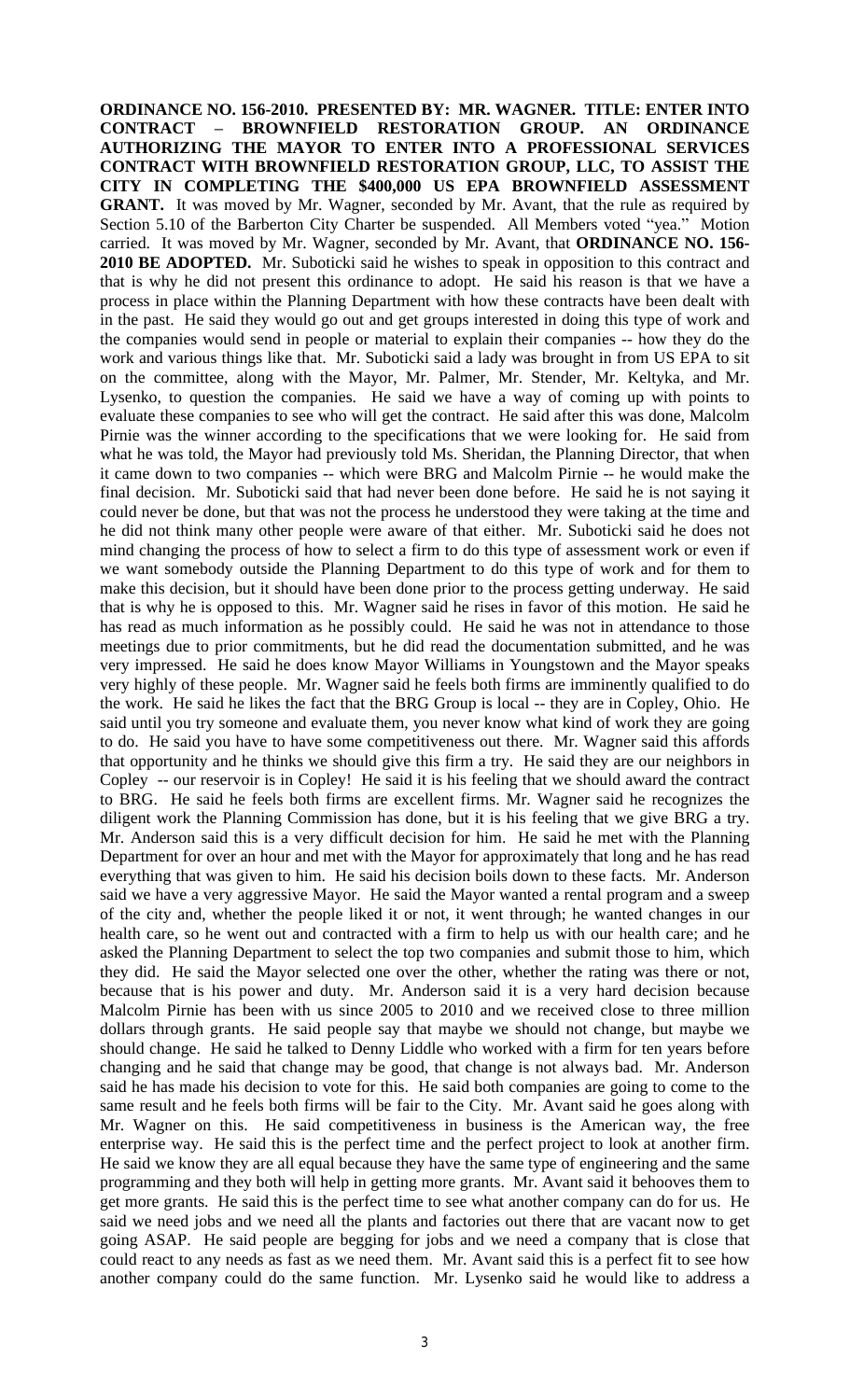couple of the arguments people made. He said if we wanted to give someone a try with this large amount of money, perhaps what we should have done was competitive bidding, which has its own cost as well. He said that way we would not be thinking, "just give these guys a try." He said we would have a specified contract bid upon by anyone wanting to bid on it and we would know specifically what we are getting. Mr. Lysenko said the utilities and building departments do this all the time. He said in the nature of competition, this was not a bidding situation or a competitive bidding situation at all. He said it never has been and, right until now, it has not been a competitively bid situation. He said we had the request for qualifications submitted and the Planning Commission, with the exception of one person, voted to have Malcolm Pirnie awarded this work. Mr. Lysenko said the Brownfield Committee met twice and went over these and it was Malcolm Pirnie coming out on top. He said if we wanted to give somebody a chance, it should have been a competitively-bid contract … period. He said as far as Malcolm Pirnie not being local, they have local offices in Akron and Uniontown. He said there is no question they would be responsive because they always have been responsive in the past. Mr. Lysenko said he is sure BRG is a great company. He said he has heard a lot of good things about them as well, but there is a process here. He said he does not think it is broken, but the way to improve it would be through competitive bidding and we would have a very good idea of what we would be getting no matter who we would use. He said that is not what is going on here and it is not what has been going on in the past. Mr. Lysenko said if we want to change it, let's change it, but let's not just give it to somebody else and change it. He said let's competitively bid this and have this money right down to the penny on how it is to be spent and where it is going to go. He said he will be voting "no" on this. Mr. Lysenko said he really does not understand how this got going. He said the Planning Department went out and got this \$400,000 grant, they will be administering the grant, and this company has been used for years with success. Mr. Judge said he attended some Planning Commission meetings and did some research on his own. He said both companies are great companies and would do a fine job; however, two things stuck out when both proposals were read in the Planning Commission. He said BRG's proposal was incomplete. He said the other thing that stuck out was when he contacted some of the people who BRG and Malcolm Pirnie have worked with in the past, he got what he expected. Mr. Judge said they told him they are great companies and they never used the other company -- and the company they are currently with (BRG or Malcolm Pirnie) does a great job. He said neither company has any black marks. He said the thing that sticks out is that Malcolm Pirnie has worked with the City since 2002 -- close to three million dollars -- and we have never had a problem. He said they work well with the EPA and they work well with our department. Mr. Judge said in speaking with some of the people who have worked with both of those companies in other municipalities, he got the result he expected. He said then he asked them, in this economic climate, if they would change contracts and hope that a new contractor would do a better job. He said their answer was, "Absolutely not." He said they told him that all future contracts would go with whomever they were with. Mr. Judge said Barberton is no different - we do not have that luxury of waiting to see if there is going to be a screw-up or if something does not go right. He said the Mayor said last week that if we go with BRG and something happens, we will address it at that time. He said we really do not have that luxury or the time to look at that. Mr. Judge said he will be voting "no" on this. Mr. Wagner said it is not to say that we would not be using Malcolm Pirnie again on another project. He said that is not what we are saying here. He said we are saying that we want to give Brownfield Restoration Group the opportunity to see what they can do. Mr. Wagner said they have a track record of being very fast and getting through a project rather quickly. He said the name of the game here is to get this thing done so that we can build an industry and start to attract jobs into our city. He said that is his issue. Mr. Wagner said he will be voting "yes" on this issue. President Maurer said his comments are from a different perspective. He said to his knowledge, Malcolm Pirnie has always done a wonderful job for the City … there is no argument there. He said everybody who has talked has said very, very complimentary things about both companies. He said he does not think we could really make a mistake here one way or the other. President Maurer said the point of it is that we have an administrative function here. He said the Mayor and Council are ultimately responsible for the welfare and operation of this city. He said if the Mayor makes a selection and he is wrong, he is going to be the goat and if he makes the situation right, he is going to be the hero. He said the Mayor is risking his reputation on this thing. President Maurer said there is nothing unusual about the sharing of power between our commissions, commissions he respects to an incredible degree. He said we have a lot of fine people in the city who volunteer their time and make very sound decisions so he certainly is not going to question the Planning Commission. He said he had Mr. Suboticki's job as chairman of the Planning Committee when he was Third Ward Councilman. He said eventually it is going to come down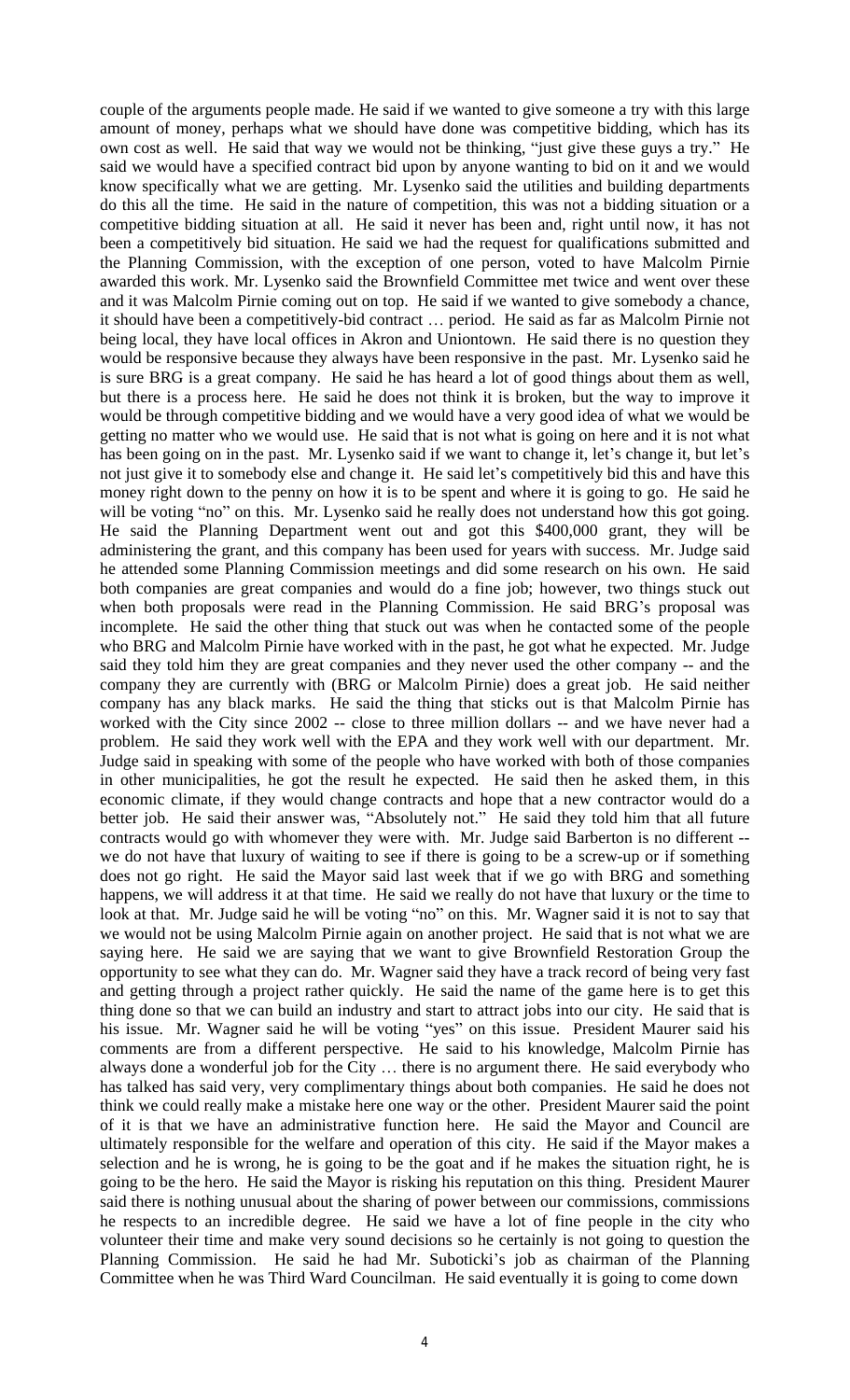to who makes the decision and that is the Mayor's job. President Maurer said this is not unlike the Parks Commission. He said they run the parks, but ultimately Mr. Palmer is responsible for the maintenance. He said we have this advisory function and we have a charter requirement to have these commissions that do wonderful jobs, but ultimately it comes down to the Mayor. President Maurer said that is the situation he wants and on that basis alone, we should honor the Mayor's request. Mayor Genet said first of all he would like to address Mr. Judge's comment. He said Mr. Judge had indicated in a committee meeting he said, "If they screwed up, he would address it then." He said what he said was that if down the road we did not like the successes, and you want to revert back, you can. He said never once did he say that if they screwed up, we would address it at that time. Mayor Genet said first of all he wants to start at the very beginning, on our "RFQ" process. He said when we went out for RFQs, they were listed on the website and people were notified. He said he met with our Planning Director and she explained to him that she assembled the review committee. He said he then indicated to her that when the review committee got it down to two firms, he would like to make the final decision. Mayor Genet said she told him that the review committee would make that recommendation. He said he told her that he would like to make it once it is down to two firms. He said she told him that he was invited to the assessment committee meeting they were having. He said he attended, but he could not stay for the entire meeting. Mayor Genet said as he was exiting, he made sure the committee was well aware that when the committee got it down to two firms, he wanted to make the final decision. He said prior to that day, he got a call from Jim Smith from BRG after he had seen the posting. He said he wanted to know if the City was going to actually take a good look at the firms. He said he told him that he has been Mayor for two-and-on-half years and he is looking for change; he is looking into every avenue. Mayor Genet said if we are doing something properly and he feels it is the best process, then we are going to continue with that; however, with something like this, he really wanted to take a look at it. He said he did submit then. He said after the review committee looked at that and he made his comment about wanting to make a final decision, Ms. Sheridan took it to the Planning Commission. He said talk about changing the process, *she* changed the process because it was never going to go to the Planning Commission. Mayor Genet said he altered his plans and attended the Planning Commission meeting and each company presented a thirty-minute type of interview. He said the Planning Commission selected Malcolm Pirnie. He said he indicated to the Planning Commission that they had no jurisdiction on this at all -- it was an administrative function -- but they still went ahead and voted on it. He said it was a majority; it was not a unanimous vote to hire Malcolm Pirnie. Mayor Genet said he did his research. He said he and Mr. Avant visited Youngstown last year and met with Jay Williams. He said he did not know Jim Smith of BRG until this September when he came in. He said the fact of the matter is that the Mayor -- no matter who it is -- is the one who is ultimately responsible for economic development. Mayor Genet said it is not the Planning Commission; it is not the Planning Director; it is not BCDC; it is not City Council; and it is not the Barberton Community Foundation. He said the *Mayor* is responsible for economic development. He said it is his request that Council support his decision to hire BRG. He said Jim Smith is the principal owner of BRG. Mayor Genet said he has seventeen covenants not to sue, with another one coming, and his Certified Professional, Mark Butler, has four. He said between the two of them -- from a local, small firm in Copley -- they have twentytwo covenants not to sue. He said many of you have said it is not that important. He said according to Larry Lallo, who was Executive Director of BCDC for probably twenty years, it is like getting the gold medal. Mayor Genet said the comment has also been made that the covenants not to sue have been for land with no end users. He said he found out that of those twenty-two covenants not to sue, more than fifty percent of them had end users on their sites. He said BRG is implementing more Clean Ohio funding in the State of Ohio than any other firm. He said they assisted Youngstown in achieving the #1 rating for manufacturing growth in the Nation in August of this year. Mayor Genet said when they were able to clean up environmental contaminated areas in Mahoning Valley, Youngstown was awarded that honor. He said this is not a start-up company; this is not a company with a couple of years under their belts. He said they are very experienced individuals. He said this is not a knock on Malcolm Pirnie. He said at the Planning Commission, one of the questions asked was, "Why would you be best suited for the City of Barberton?" Mayor Genet said BRG said they were small, local, and they take the project from A to Z, not a department of a large corporation. He said Malcolm Pirnie said their reason was because they are a large international corporation. He said it was interesting on a different mindset. He said if you are talking about the covenants not to sue, Malcolm Pirnie was just bought out by Arcadis and if you add their CPs in Ohio between Arcadis and Malcolm Pirnie, and add up their covenants not to sue, he believes the number is around nine. Mayor Genet said in his opinion, BRG does have more of a success story. He said he is not asking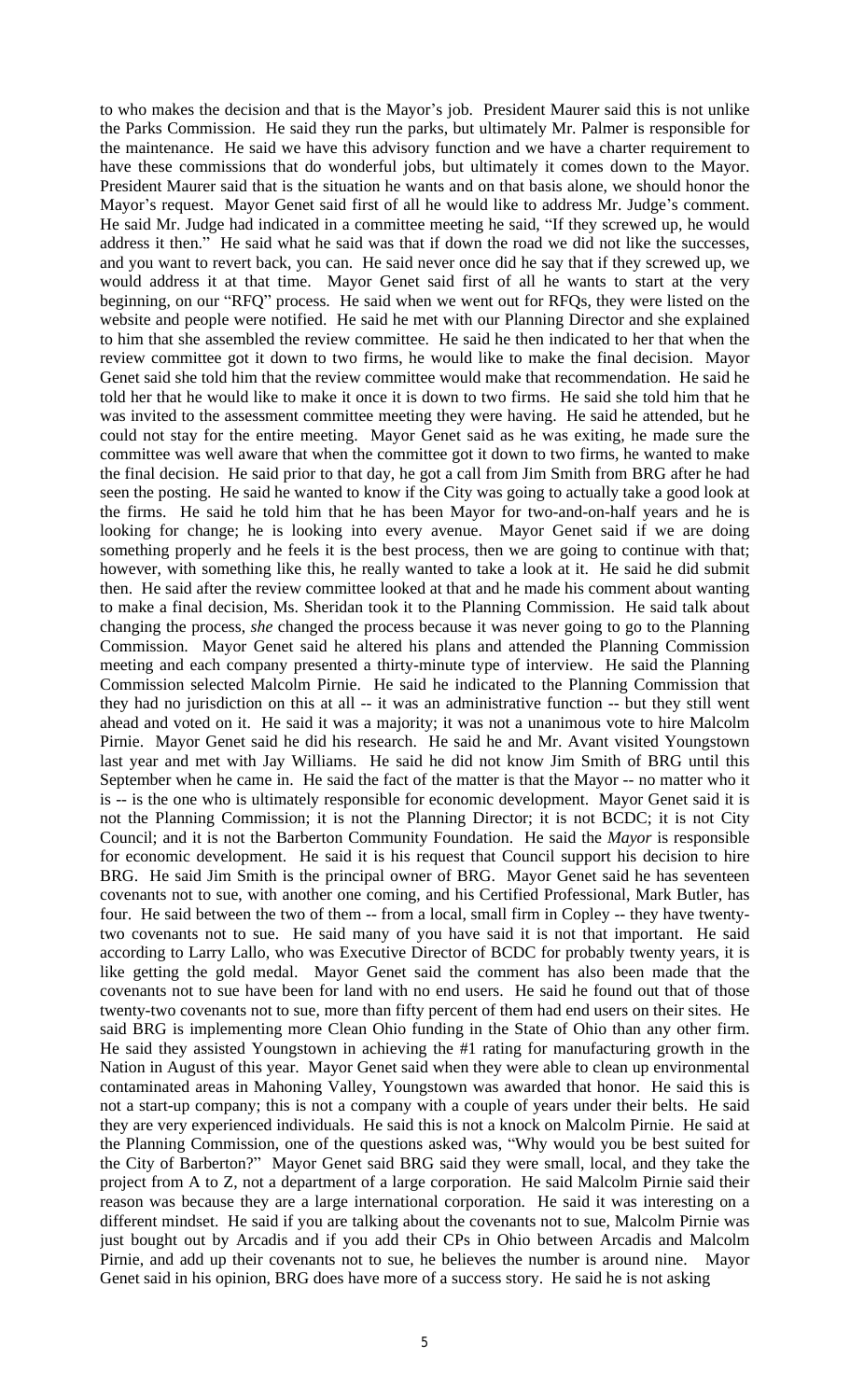Council to believe the Planning Department or him when it comes to ECS Tuning, but you need to talk to the principal owner, Brian Dombrowski, about what happened at ECS Tuning as to why they are in Wadsworth. He said he believes that large firms at times may lose sight of the interests of the end user, which is what we are focusing on because if you have an end user, you have a company, you have income tax collections, and you are not relying on your CDBG budget to balance your budget in difficult years. He said more importantly, it has taken him almost twelve months to be able to align all the stars to be able to get site control of Seiberling Tire & Rubber Company. Mayor Genet said it is still not signed on the dotted line, but it is going to be, hopefully, relatively soon. He said he was able to convince the Foundation to invest in BCDC and he was able to work with BCDC to be able to take ownership of this facility, a twenty-acre industrial site. He said it needs some remediation. He said if Council gives him the authority to use BRG, this assessment money can be used to do Phase II and he knows they will be behind the eight ball on this, and we could possibly apply for CORF funding in January. Mayor Genet said he has two potential clients as end users right now for Seiberling. He said if Council votes "no" on this, and he does not have the ability to use this assessment money to apply for the CORF funding in January, that will put us over twelve months behind. He asked, "Will those end users be here in twelve months?" He said he doubts it. Mayor Genet said that is the problem he has been facing. He said he believes with BRG's success stories in Mahoning Valley, they are the ones to provide the success opportunities for Seiberling. He said he has been working with the Greater Akron Chamber of Commerce regarding private investors on the Seiberling site. He said through the Chamber, we are in conversation with Corporate Properties LLC out of New York. Mayor Genet said they are going to come down here and hopefully do a strategic plan on Seiberling -- take a look at what is there, take a look at the value and how we would add value, and how to create an industrial campus on Seiberling. He said again, if he does not have the flexibility to use BRG, it would put us twelve months behind. He said he would really hope that City Council would consider supporting him on this. He said if your final comment is to say that you are going to vote "no" because we have always used Malcolm Pirnie and we need to continue to use Malcolm Pirnie, that, to him, is a very lame excuse. Mayor Genet said as a matter of fact, the Barberton Community Foundation always used Legacy Asset Management since its inception and they have always had a good response with Legacy -- they always did what was asked of them and they never had a problem with Legacy. He said they went out with RFQs and they ended up changing managers. He said the Investment Committee commented that they should have changed sooner. He said again it had nothing to do with Legacy -- they merely hired a firm that met their needs much better. Mayor Genet said there is also the reason to keep our funds local. He said the reason he buys water heaters at West End Hardware and not at Lowe's is the reason why he buys his appliances at Tom Daly's and not at Home Depot -- you keep your money local and you get better quality service. He said he would appreciate Council's support and hopefully we will move forward to generate the economic development we are all looking for in the City. Mr. Lysenko said the Mayor said the property at Seiberling needs remediation. He asked if anyone knows what that is or how we came to find that knowledge? Mayor Genet said we are not sure of the extent of the remediation. He said obviously it is an old industrial site and it has been a rubber facility since 1918, so there will be some remediation on that site just like any other site. He said the other site that is empty right now is Rockwell. He said without having an environmental assessment, he is sure there will be remediation on that site also. Mr. Lysenko asked if there was a Phase I site at Seiberling? Mayor Genet said it is not complete; it is in draft form. Mr. Lysenko asked who did Phase I? Mayor Genet said it was done by Malcolm Pirnie. Mr. Lysenko asked if the Mayor knows the results of that? Mayor Genet said he did not, that it was in draft form. Mr. Lysenko asked who has it? Mayor Genet said that our legal counsel has it. Mr. Lysenko asked who that was? Mayor Genet said that Roetzel and Andress has it. Mr. Lysenko asked if that was a public record? Mayor Genet said that it was not public yet. Mr. Lysenko asked if the Mayor felt that would be helpful in making their decision? Mayor Genet said, "Not at all." Mr. Suboticki said with all due respect, the Mayor has some very good points. He said he talked to Mr. Lallo, who filled him in on a lot of things, he talked to the Mayor several times, and he met with Ms. Sheridan and Mr. Stefan over this issue. He said he did not hear about the Seiberling thing during presentations to decide which group was to be awarded the contract. He said this just comes up tonight. He said he thinks this is wrong. He said we need to have an open, honest transparent decision-making process. Mr. Suboticki said if you want to change the process, he is all for it … but do that prior. He said not to do it now when the chips are on the table and we are expected to make a decision. He said it is the wrong way to go about it. Mr. Suboticki said he is all for change, but let's do change the right way -- transparently and out in the open. Mayor Genet said before the assessment committee even met, he told Ms. Sheridan the process he wanted to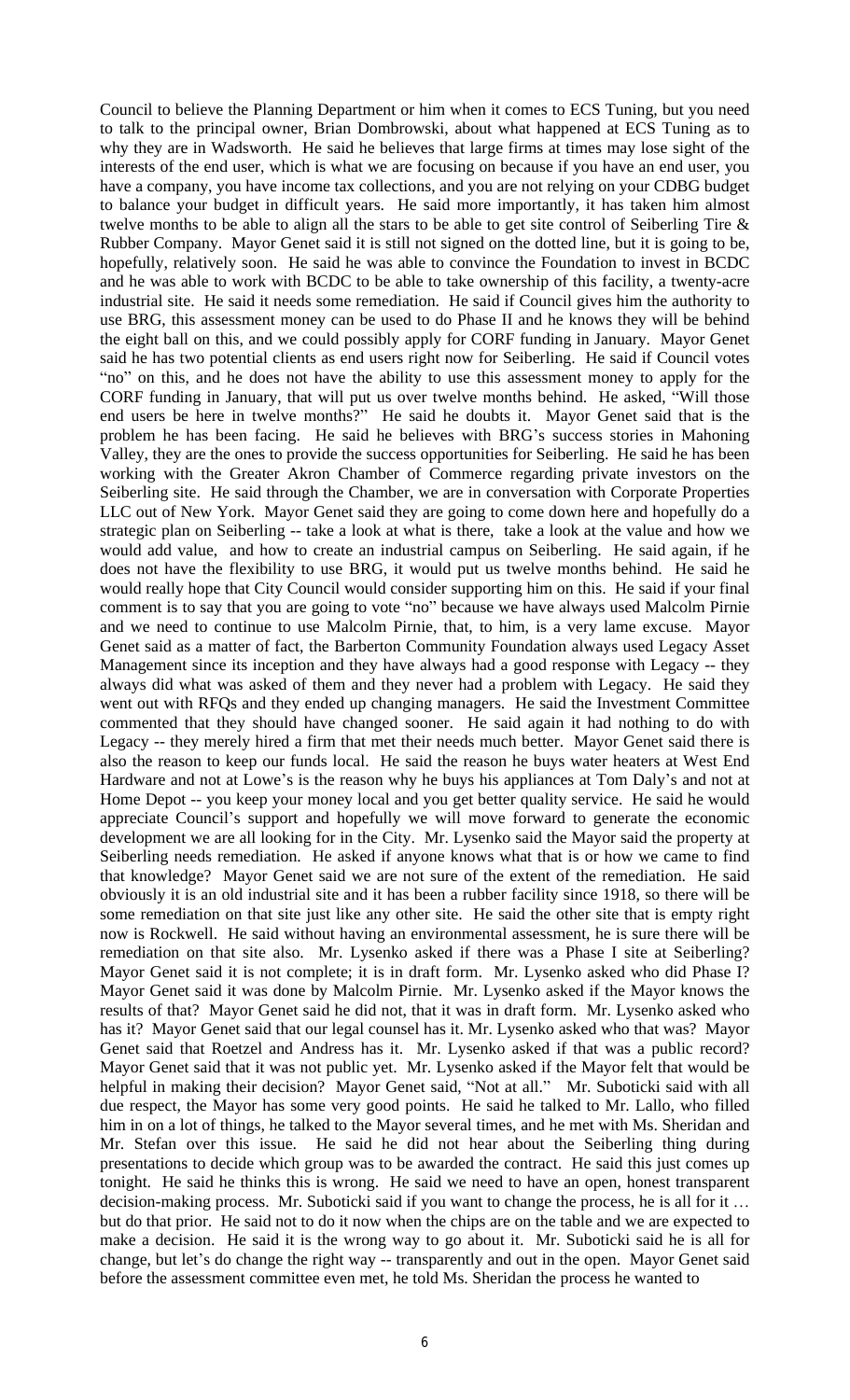implement. He said if that information did not get to you or the committee, he does not know where that fault lies. He said that was directed to her. Mayor Genet said secondly, the last time the USEPA Assessment Grant was ever done, he was not Mayor. He said it was done in 2007. President Maurer said he is going to close conversation on this issue now. Mr. Wagner, Mr. Megyes, Mr. Avant, and Mr. Anderson voted "yea." Mr. Suboticki, Mr. Soyars, Mr. Lysenko, and Mr. Judge voted "nay." The Clerk said the vote was 4-4 and she called upon the President to vote. President Maurer voted "yea." Motion carried, 5-4. President Maurer said he appreciates the fact that you each spoke your mind and voted your conscience.

# **ORDINANCE NO. 157-2010**<br>**D. PRESENTED BY:** M

**ORDINANCE NO. 157-2010. PRESENTED BY: MR. SUBOTICKI. TITLE: AMENDING – INTERNATIONAL PROPERTY MAINTENANCE CODE. AN ORDINANCE AMENDING SECTION 404, "OCCUPANCY LIMITATIONS," BY ADDING "TEMPORARY HOUSING"; AND AMENDING SECTION 202, "GENERAL DEFINITIONS," BY ADDING THE DEFINITION OF "TEMPORARY HOUSING" TO SAID SECTION.** It was moved by Mr. Suboticki, seconded by Mr. Wagner, that the rule as required by Section 5.10 of the Barberton City Charter be suspended. All Members voted "yea." Motion carried. It was moved by Mr. Suboticki, seconded by Mr. Wagner, that **ORDINANCE NO. 157-2010 BE ADOPTED.** All Members voted "yea." Motion carried.

### **RESOLUTION NO. 158-2010**

**RESOLUTION NO. 158-2010. PRESENTED BY: MR. AVANT. TITLE: CERTIFYING PROPERTY TAX RATES. A RESOLUTION ACCEPTING THE AMOUNTS AND RATES OF PROPERTY TAX AS DETERMINED BY THE BUDGET COMMISSION OF SUMMIT COUNTY, AND AUTHORIZING THE NECESSARY TAX LEVIES AND CERTIFYING THEM TO THE SUMMIT COUNTY AUDITOR FOR THE YEAR 2011, AND DECLARING AN EMERGENCY.** It was moved by Mr. Avant, seconded by Mr. Anderson, that the rule as required by Section 5.10 of the Barberton City Charter be suspended. All Members voted "yea." Motion carried. It was moved by Mr. Avant, seconded by Mr. Anderson, that **RESOLUTION NO. 158-2010 BE ADOPTED.** All Members voted "yea." Motion carried.

## **RESOLUTION NO. 159-2010**

**RESOLUTION NO. 159-2010. PRESENTED BY: MR. AVANT. TITLE: ADVANCE OF LOCAL TAXES. A RESOLUTION OF THE COUNCIL OF THE CITY OF BARBERTON AUTHORIZING THE ADVANCE OF LOCAL TAXES BY THE COUNTY FISCAL OFFICE FOR THE 2010 TAX YEAR, PAYABLE IN 2011, AND DECLARING AN EMERGENCY.** It was moved by Mr. Avant, seconded by Mr. Anderson, that the rule as required by Section 5.10 of the Barberton City Charter be suspended. All Members voted "yea." Motion carried. It was moved by Mr. Avant, seconded by Mr. Anderson, that **RESOLUTION NO. 159-2010 BE ADOPTED.** All Members voted "yea." Motion carried.

The Clerk said before reading Ordinance No. 160-2010, it is necessary to read the Fiscal Officer's Certificate from Mr. Raymond E. Flickinger, Finance Director, dated October 11, 2010.

To the Council of the City of Barberton, Ohio:

As fiscal officer of the City of Barberton, Ohio, I certify in connection with your proposed issue of \$240,000 notes (the Notes), to be issued in anticipation of the issuance of bonds (the Bonds), for the purpose of paying the City's cost of improving Robinson Avenue, between certain termini, by reconstructing approximately 5,200 feet of street, sidewalk/pedestrian ways, curbs, waterline and inlets, together with all necessary appurtenances thereto:

1. The estimated life or usefulness of the improvement is at least five years.

2. The estimated maximum maturity of the Bonds, calculated in accordance with Section 133.20, Ohio Revised Code, is 20 years. If notes in anticipation of the Bonds are outstanding later than the last day of December of the fifth year following the year of issuance of the original issue of notes, the period in excess of those five years shall be deducted from that maximum maturity of the Bonds, thus the maximum maturity of the Bonds is 17 years.

3. The maximum maturity of the Notes is December 5, 2022, which is 20 years from December 5, 2002, the date of the original note issued for this purpose.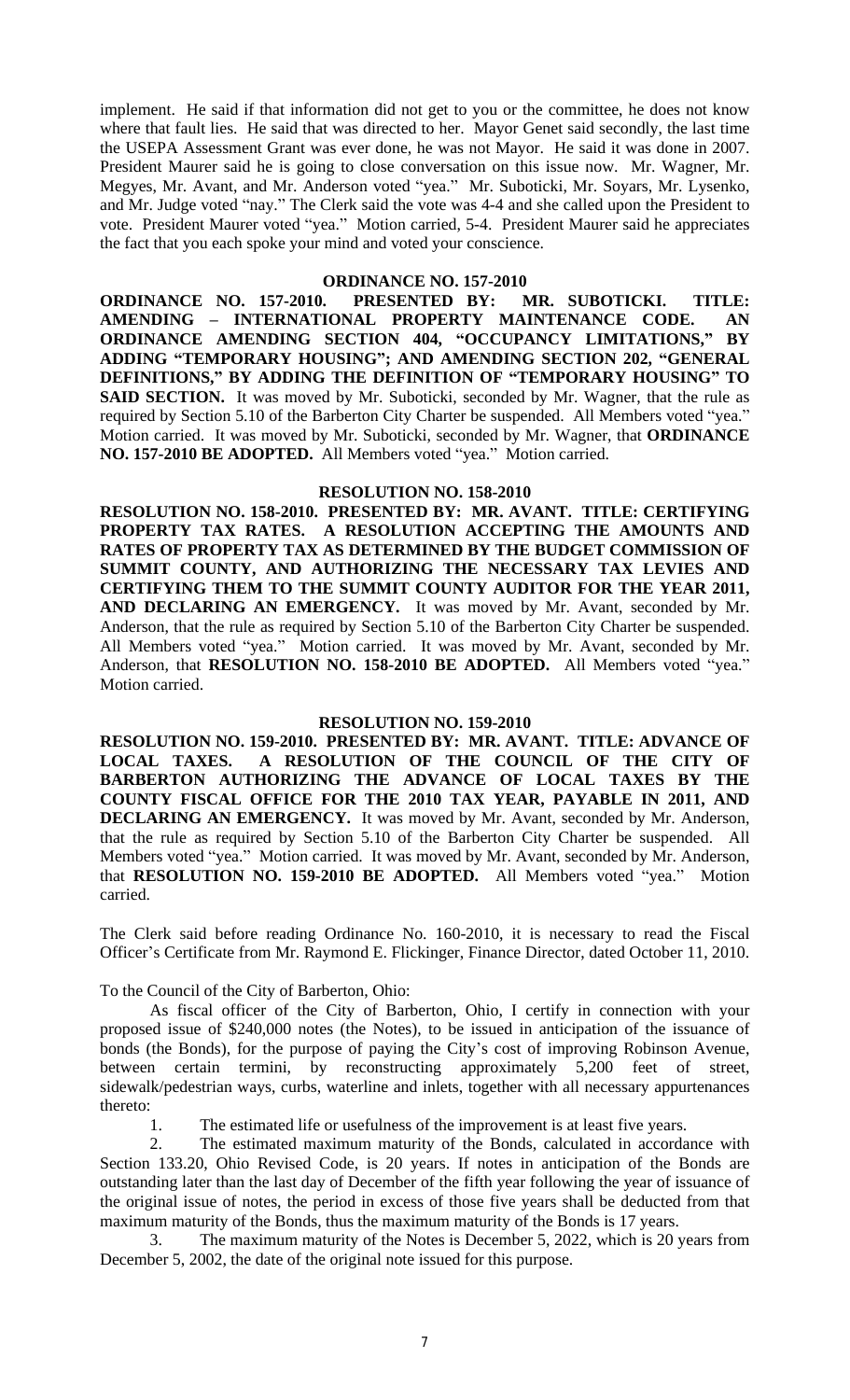**ORDINANCE NO. 160-2010. PRESENTED BY: MR. AVANT. TITLE: NOTE ORDINANCE – ROBINSON AVENUE IMPROVEMENT PROJECT. AN ORDINANCE PROVIDING FOR THE ISSUANCE AND SALE OF \$240,000 OF AGGREGATE PRINCIPAL AMOUNT OF NOTES, IN ANTICIPATION OF THE ISSUANCE OF BONDS FOR THE PURPOSE OF PAYING THE CITY'S PORTION OF THE COST OF IMPROVING ROBINSON AVENUE BETWEEN CERTAIN TERMINI, BY RECONSTRUCTING APPROXIMATELY 5,200 FEET OF STREET, SIDEWALK/PEDESTRIAN WAYS, CURBS, WATERLINE AND INLETS, TOGETHER WITH ALL NECESSARY APPURTENANCES THERETO, AND DECLARING AN EMERGENCY.** It was moved by Mr. Avant, seconded by Mr. Anderson, that the rule as required by Section 5.10 of the Barberton City Charter be suspended. All Members voted "yea." Motion carried. It was moved by Mr. Avant, seconded by Mr. Anderson, that **ORDINANCE NO. 160-2010 BE ADOPTED.** All Members voted "yea." Motion carried.

The Clerk said before reading Ordinance No. 161-2010, it is necessary to read the Fiscal Officer's Certificate from Mr. Raymond E. Flickinger, Finance Director, dated October 11, 2010.

To the Council of the City of Barberton, Ohio:

As fiscal officer of the City of Barberton, Ohio, I certify in connection with your proposed issue of \$160,000 notes (the Notes), to be issued in anticipation of the issuance of bonds (the Bonds), for the purpose of paying the City's portion of the cost of improving Fifth Street, S.E., between certain termini by widening, curbing, constructing sidewalks and driveway approaches, street resurfacing, storm sewers, adding street lighting and street trees, together with all necessary appurtenances thereto:

1. The estimated life or usefulness of the improvement is at least five years.

2. The estimated maximum maturity of the Bonds, calculated in accordance with Section 133.20, Ohio Revised Code, is 20 years. If notes in anticipation of the Bonds are outstanding later than the last day of December of the fifth year following the year of issuance of the original issue of notes, the period in excess of those five years shall be deducted from that maximum maturity of the Bonds, thus the maximum maturity of the Bonds is 16 years.

3. The maximum maturity of the Notes is December 20, 2021, which is 20 years from December 20, 2001, the date of the original note issued for this purpose.

### **ORDINANCE NO. 161-2010**

**ORDINANCE NO. 161-2010. PRESENTED BY: MR. AVANT. TITLE: NOTE ORDINANCE – FIFTH STREET IMPROVEMENT PROJECT. AN ORDINANCE PROVIDING FOR THE ISSUANCE AND SALE OF \$160,000 OF AGGREGATE PRINCIPAL AMOUNT OF NOTES, IN ANTICIPATION OF THE ISSUANCE OF BONDS, FOR THE PURPOSE OF PAYING THE CITY'S PORTION OF THE COST OF IMPROVING FIFTH STREET, S.E. BETWEEN CERTAIN TERMINI BY WIDENING, CURBING, CONSTRUCTING SIDEWALKS AND DRIVEWAY APPROACHES, STREET RESURFACING, STORM SEWERS, ADDING STREET LIGHTING AND STREET TREES, TOGETHER WITH ALL NECESSARY APPURTENANCES THERETO, AND DECLARING AN EMERGENCY.** It was moved by Mr. Avant, seconded by Mr. Anderson, that the rule as required by Section 5.10 of the Barberton City Charter be suspended. All Members voted "yea." Motion carried. It was moved by Mr. Avant, seconded by Mr. Anderson, that **ORDINANCE NO. 161-2010 BE ADOPTED.** All Members voted "yea." Motion carried.

The Clerk said as President Maurer stated prior to the First Reading of Ordinances and Resolutions, the following Ordinance has been added to tonight's Agenda:

### **ORDINANCE NO. 162-2010**

**ORDINANCE NO. 162-2010. PRESENTED BY: MR. MEGYES. TITLE: ENTER INTO CONTRACT – H.M. MILLER CONSTRUCTION – GRAND BLVD. WATER MAIN REPLACEMENT PROJECT. AN ORDINANCE AUTHORIZING THE MAYOR TO ENTER INTO CONTRACT WITH H.M. MILLER CONSTRUCTION, THE LOWEST AND/OR BEST BIDDER, IN THE AMOUNT OF \$228,200, FOR THE GRAND BOULEVARD WATER MAIN REPLACEMENT PROJECT, TO SUPPORT THE REQUIRED "REQUEST TO PROCEED" FROM OPWC, AND DECLARING AN EMERGENCY.** Mr. Megyes said this piece of legislation was brought up in our committee tonight. He said the rules were suspended in order to add it to the Agenda. He said the street is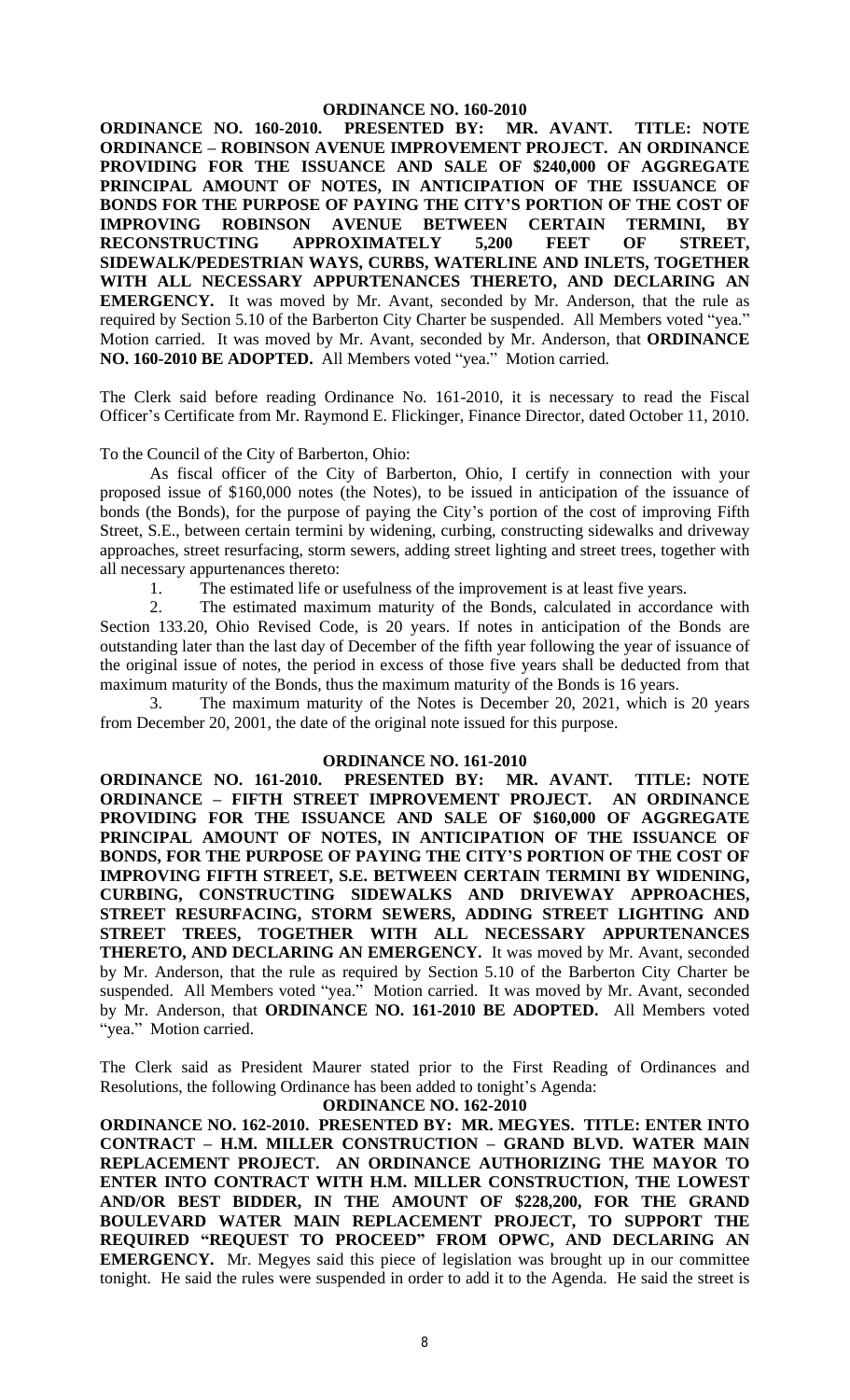about ready to be torn up and we want to put in waterline when the sewers are put in. It was moved by Mr. Megyes, seconded by Mr. Anderson, that the rule as required by Section 5.10 of the Barberton City Charter be suspended. President Maurer said ordinarily legislation is nut run through like this, but this is a good way to go about this project. Mr. Suboticki said he is very happy to see this come before us. He said they have been waiting on this project for about three or four years. He said he would like Mr. Stender, Utilities Director, to elaborate on H.M. Miller Construction. Mr. Stender said they are a firm out of Mogadore. He said the engineering firm they used was Floyd Brown. He said he asked them if there was any reason not to use this firm, and the lead engineer, who is a retired Summit County Director of Engineering, said they have been used in the past with no problems. Mr. Stender said they were significantly lower, by \$60,000, than the second place firm. He said there was too much of a difference to ignore. President Maurer called for the vote on adoption. All Members voted "yea." Motion carried. It was moved by Mr. Megyes, seconded by Mr. Lysenko, that **ORDINANCE NO. 162-2010 BE ADOPTED.** All Members voted "yea." Motion carried.

### **SECOND READING OF ORDINANCES AND RESOLUTIONS**

### **RESOLUTION NO. 144-2010**

**RESOLUTION NO. 144-2010. PRESENTED BY: MR. JUDGE. TITLE: ENTER INTO CONTRACT – ODOT – REPLACE AND REMOVE SIGNS – SR76. A RESOLUTION AUTHORIZING THE MAYOR TO ENTER INTO CONTRACT WITH THE OHIO DEPARTMENT OF TRANSPORTATION (ODOT) TO REPLACE AND REMOVE SIGNS ON IR76 WITHIN THE CITY LIMITS, AND DECLARING AN EMERGENCY.** *First Reading – September 27, 2010. Second Reading – October 11, 2010.* It was moved by Mr. Judge, seconded by Mr. Suboticki, to amend Resolution No. 144-2010 by deleting Section 5, Maintenance. Mr. Palmer, Director of Public Service, said he would like to thank Council for their patience in this. He said Section 5 is regarding maintenance and this is an ODOT project. He said this is Route 76 and we have never done maintenance on their property and we do not want to get started. Mr. Palmer said ODOT understood. He said they sent out a blanket contract with that section included, but we caught it. President Maurer called for the vote to **AMEND RESOLUTION NO. 144-2010.** All Members voted "yea." Motion carried. It was moved by Mr. Judge, seconded by Mr. Suboticki, that the rule as required by Section 5.10 of the Barberton City Charter be suspended. All Members voted "yea." Motion carried. It was moved by Mr. Judge, seconded by Mr. Suboticki, that **RESOLUTION NO. 144-2010 BE ADOPTED, AS AMENDED.** All Members voted "yea." Motion carried.

President Maurer said the following ordinances have been tabled by the Finance Committee:

### **THIRD READING OF ORDINANCES AND RESOLUTIONS**

### **ORDINANCE NO. 126-2010**

**ORDINANCE NO. 126-2010. PRESENTED BY: MR. AVANT. TITLE: AMENDING ORD. NO. 243-2009 – EMPLOYEES NOT INCLUDED IN NON-BARGAINING PAY GRADES. AN ORDINANCE AMENDING SECTION 1 OF ORDINANCE NO. 243-2009 REGARDING EMPLOYEES WHO ARE NOT INCLUDED IN THE NON-BARGAINING EMPLOYEES PAY GRADE ORDINANCE BY DELETING PRESIDENT OF COUNCIL AND MEMBERS OF COUNCIL IN THIS ORDINANCE AND INCLUDING THEM IN ORDINANCE NO. 127-2010 WITH OTHER ELECTED OFFICIALS.** *First Reading – September 13, 2010. Second Reading – September 27, 2010.*

### **ORDINANCE NO. 127-2010**

**ORDINANCE NO. 127-2010. PRESENTED BY: MR. AVANT. TITLE: AMENDING ORD. NO. 17-2007 – COMPENSATION FOR ELECTED OFFICIALS. AN ORDINANCE AMENDING ORDINANCE NO. 17-2007 TO ESTABLISH THE COMPENSATION FOR CERTAIN ELECTED OFFICIALS; AND TO INCLUDE THE PRESIDENT OF COUNCIL AND MEMBERS OF COUNCIL IN THIS ORDINANCE.** *First Reading – September 13, 2010. Second Reading – September 27, 2010.*

**APPOINTMENTS**

None.